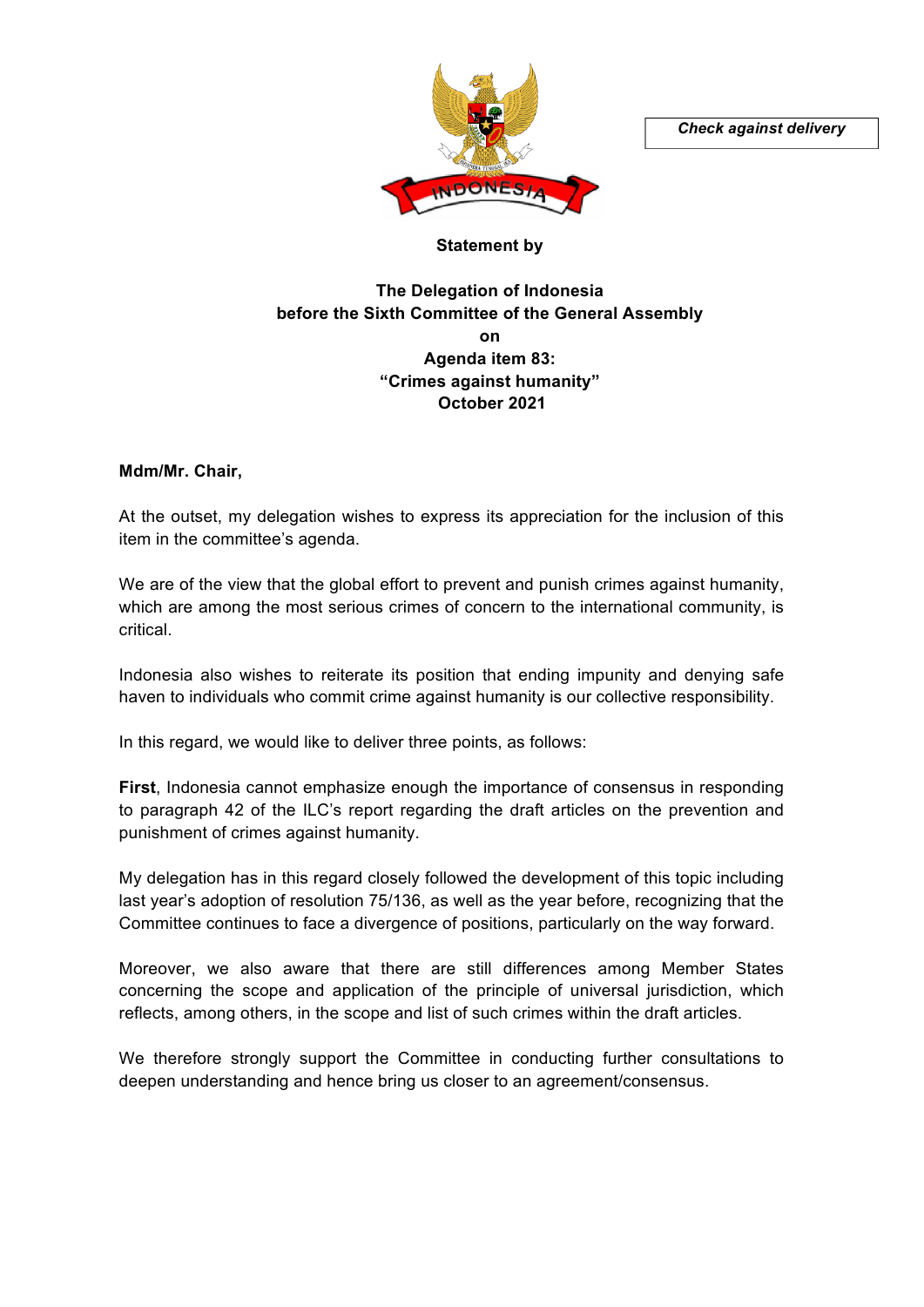**Second**, more specifically on the draft articles as highlighted in the last few years, my delegation is pleased to see the inclusion of a number of elements namely criminalization under national law and establishment of national jurisdiction in Arts. 6 and 7 respectively.

Thus, my delegation concurs with the view of some delegation which highlight the importance of clarifying the scope of Art. 7 (2) whereby state party are not obliged to establish jurisdiction if the offender is national of a non-state party.

Corollary, the same imposition should not be incurred in circumstances where both the requested state party and the country of whom an alleged offender is national, are nonstate parties to the founding agreement of either the hybrid or permanent judicial mechanism that look after the offender.

With respect to Article 10, we believe that establishment of jurisdiction is inherently a matter of jurisdictional prerogative. It follows that in executing the undertakings of Art. 7 (2), states will establish jurisdiction as far as its legislation and policy allows. Meaning that Art. 10 does not supplant such prerogative that a state party may have and perform in light of Art. 7 (2). Art. 10 does not, in our view, expand, impose, or create any additional obligation in regard of *aut dedere aut judicare* principle.

Indonesia is also of the view that Arts. 13 and 14, which encompass respective matters on extradition and mutual legal assistance, are crucial. Both provisions reflect important elements of international cooperation in preventing and addressing forms of crimes against humanity.

**Third**, I am pleased to point out that Indonesia has promulgated Law No. 26 of 2000 on the Human Rights Court which, among others, covers crimes against humanity.

Through this Law, Indonesia's human rights court enjoys the authority to hear and rule on cases of crimes against humanity, including cases perpetrated by Indonesian citizens outside the territory of Indonesia.

Pursuant to the Law, crimes against humanity are defined as any action perpetrated as a part of a broad or systematic direct attack on civilians, in the form of 11 actions such as murder, extermination, enslavement, comparable to the current draft article produced by the ILC.

Furthermore, Law No. 26 of 2000 also describes the national judicial procedure for cases of gross violations of human rights including crimes against humanity. The procedure encompasses arrest, detention, investigation, prosecution and court hearings.

The law also contains provisions on the protection of witnesses and victims of crimes against humanity, as well as compensation, restitution and rehabilitation.

In addition, to further complement the national legal infrastructure, Indonesia also stresses the importance of cooperation among states.